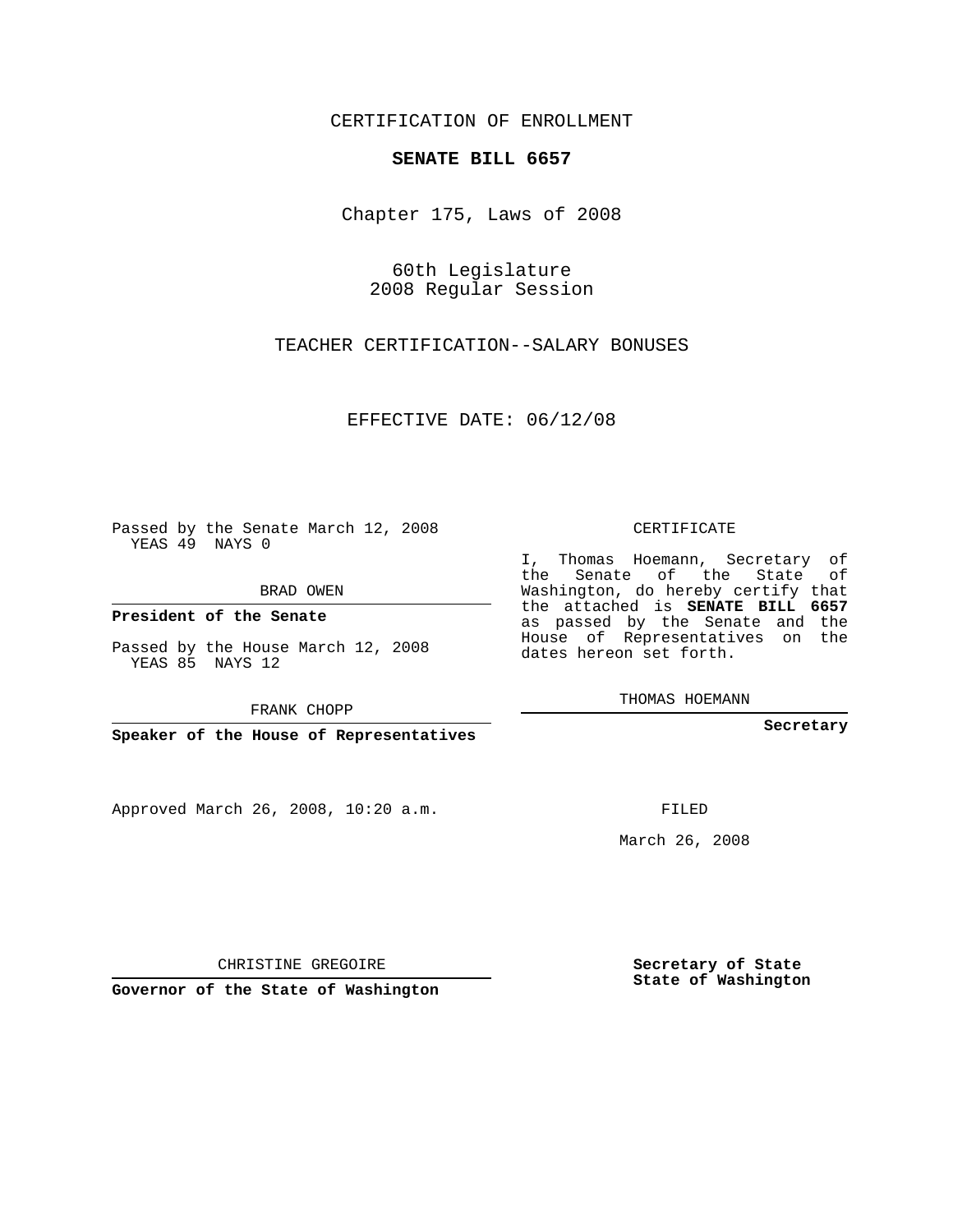## **SENATE BILL 6657** \_\_\_\_\_\_\_\_\_\_\_\_\_\_\_\_\_\_\_\_\_\_\_\_\_\_\_\_\_\_\_\_\_\_\_\_\_\_\_\_\_\_\_\_\_

\_\_\_\_\_\_\_\_\_\_\_\_\_\_\_\_\_\_\_\_\_\_\_\_\_\_\_\_\_\_\_\_\_\_\_\_\_\_\_\_\_\_\_\_\_

Passed Legislature - 2008 Regular Session

**State of Washington 60th Legislature 2008 Regular Session**

**By** Senators Murray, Fraser, and Rasmussen; by request of Select Committee on Pension Policy

Read first time 01/21/08. Referred to Committee on Ways & Means.

 AN ACT Relating to salary bonuses for individuals certified by the national board for professional teaching standards; amending RCW 28A.405.415; and reenacting and amending RCW 41.32.010.

BE IT ENACTED BY THE LEGISLATURE OF THE STATE OF WASHINGTON:

 **Sec. 1.** RCW 41.32.010 and 2007 c 398 s 3 and 2007 c 50 s 1 are each reenacted and amended to read as follows:

 As used in this chapter, unless a different meaning is plainly required by the context:

 (1)(a) "Accumulated contributions" for plan 1 members, means the sum of all regular annuity contributions and, except for the purpose of withdrawal at the time of retirement, any amount paid under RCW 41.50.165(2) with regular interest thereon.

 (b) "Accumulated contributions" for plan 2 members, means the sum of all contributions standing to the credit of a member in the member's individual account, including any amount paid under RCW 41.50.165(2), together with the regular interest thereon.

 (2) "Actuarial equivalent" means a benefit of equal value when computed upon the basis of such mortality tables and regulations as shall be adopted by the director and regular interest.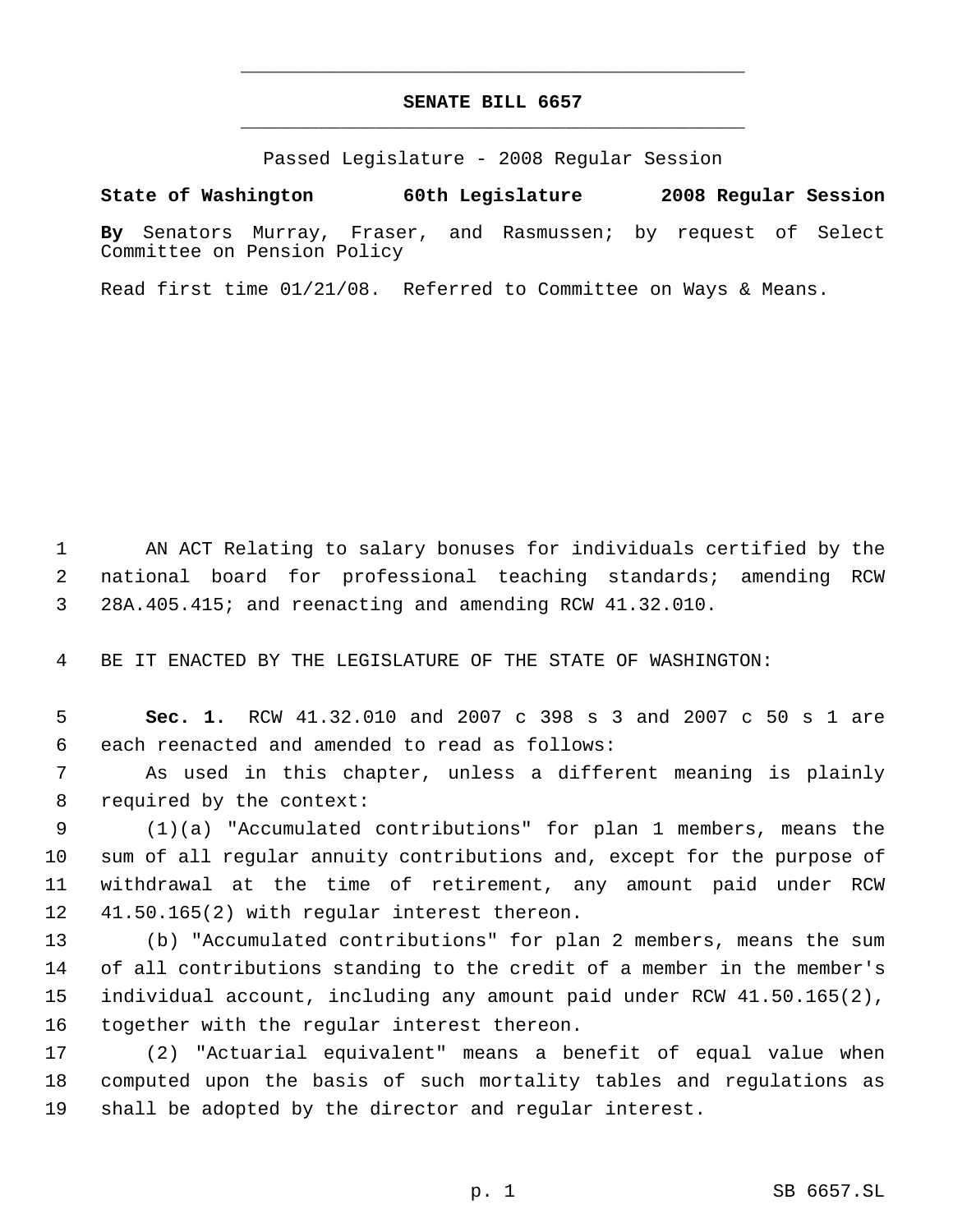(3) "Annuity" means the moneys payable per year during life by reason of accumulated contributions of a member.

 (4) "Member reserve" means the fund in which all of the accumulated contributions of members are held.

 (5)(a) "Beneficiary" for plan 1 members, means any person in receipt of a retirement allowance or other benefit provided by this chapter.

 (b) "Beneficiary" for plan 2 and plan 3 members, means any person in receipt of a retirement allowance or other benefit provided by this chapter resulting from service rendered to an employer by another person.

 (6) "Contract" means any agreement for service and compensation between a member and an employer.

 (7) "Creditable service" means membership service plus prior service for which credit is allowable. This subsection shall apply only to plan 1 members.

 (8) "Dependent" means receiving one-half or more of support from a member.

 (9) "Disability allowance" means monthly payments during disability. This subsection shall apply only to plan 1 members.

(10)(a) "Earnable compensation" for plan 1 members, means:

 (i) All salaries and wages paid by an employer to an employee member of the retirement system for personal services rendered during a fiscal year. In all cases where compensation includes maintenance the employer shall fix the value of that part of the compensation not paid in money.

 (ii) For an employee member of the retirement system teaching in an extended school year program, two consecutive extended school years, as defined by the employer school district, may be used as the annual period for determining earnable compensation in lieu of the two fiscal years.

 (iii) "Earnable compensation" for plan 1 members also includes the following actual or imputed payments, which are not paid for personal services:

 (A) Retroactive payments to an individual by an employer on reinstatement of the employee in a position, or payments by an employer to an individual in lieu of reinstatement in a position which are awarded or granted as the equivalent of the salary or wages which the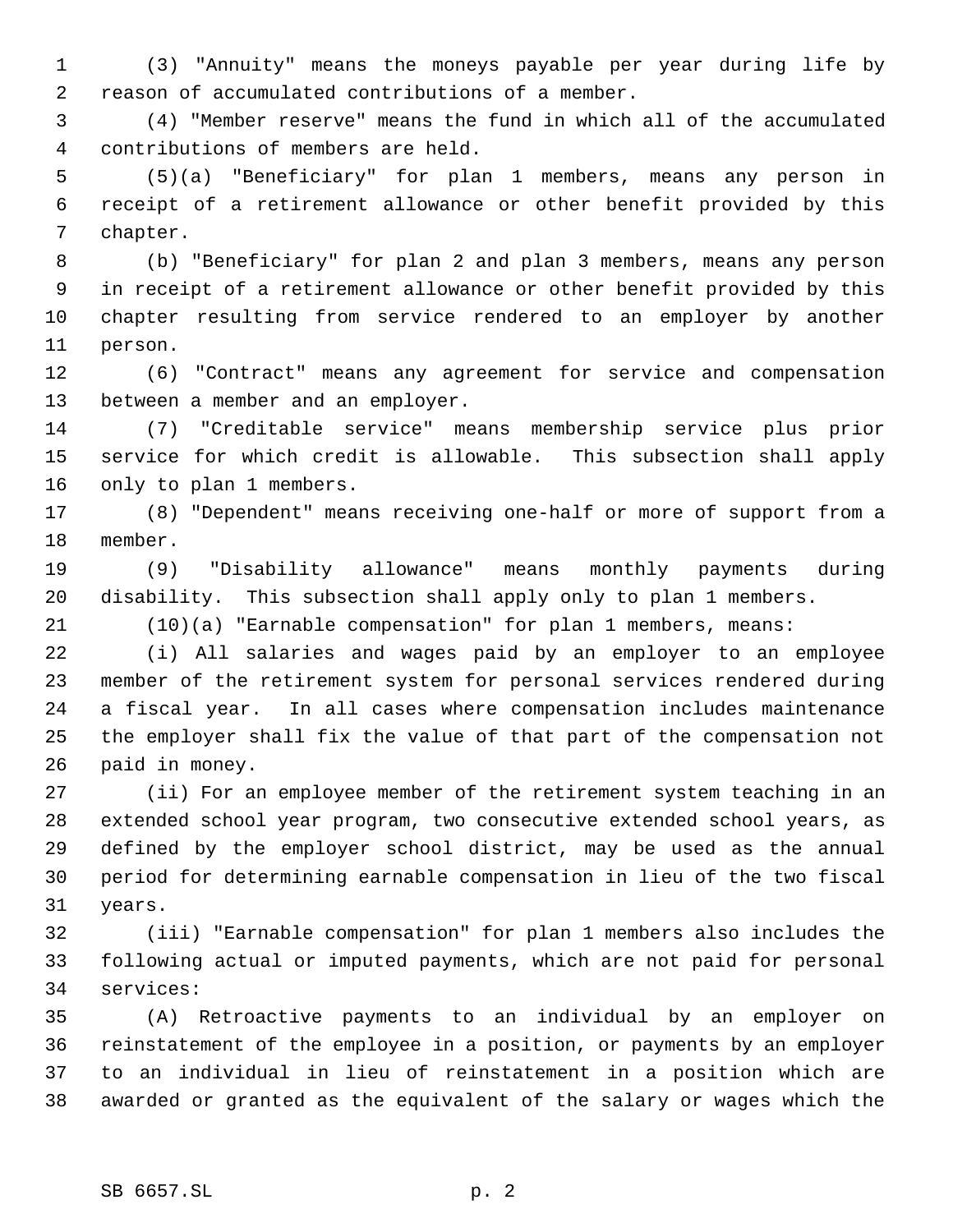individual would have earned during a payroll period shall be considered earnable compensation and the individual shall receive the equivalent service credit.

 (B) If a leave of absence, without pay, is taken by a member for the purpose of serving as a member of the state legislature, and such member has served in the legislature five or more years, the salary which would have been received for the position from which the leave of absence was taken shall be considered as compensation earnable if the employee's contribution thereon is paid by the employee. In addition, where a member has been a member of the state legislature for five or more years, earnable compensation for the member's two highest compensated consecutive years of service shall include a sum not to exceed thirty-six hundred dollars for each of such two consecutive years, regardless of whether or not legislative service was rendered during those two years.

 (iv) For members employed less than full time under written contract with a school district, or community college district, in an instructional position, for which the member receives service credit of less than one year in all of the years used to determine the earnable compensation used for computing benefits due under RCW 41.32.497, 41.32.498, and 41.32.520, the member may elect to have earnable compensation defined as provided in RCW 41.32.345. For the purposes of this subsection, the term "instructional position" means a position in which more than seventy-five percent of the member's time is spent as a classroom instructor (including office hours), a librarian, a psychologist, a social worker, a nurse, a physical therapist, an occupational therapist, a speech language pathologist or audiologist, or a counselor. Earnable compensation shall be so defined only for the purpose of the calculation of retirement benefits and only as necessary to insure that members who receive fractional service credit under RCW 41.32.270 receive benefits proportional to those received by members who have received full-time service credit.

(v) "Earnable compensation" does not include:

 (A) Remuneration for unused sick leave authorized under RCW 41.04.340, 28A.400.210, or 28A.310.490;

 (B) Remuneration for unused annual leave in excess of thirty days 37 as authorized by RCW 43.01.044 and  $43.01.041$  ( $\div$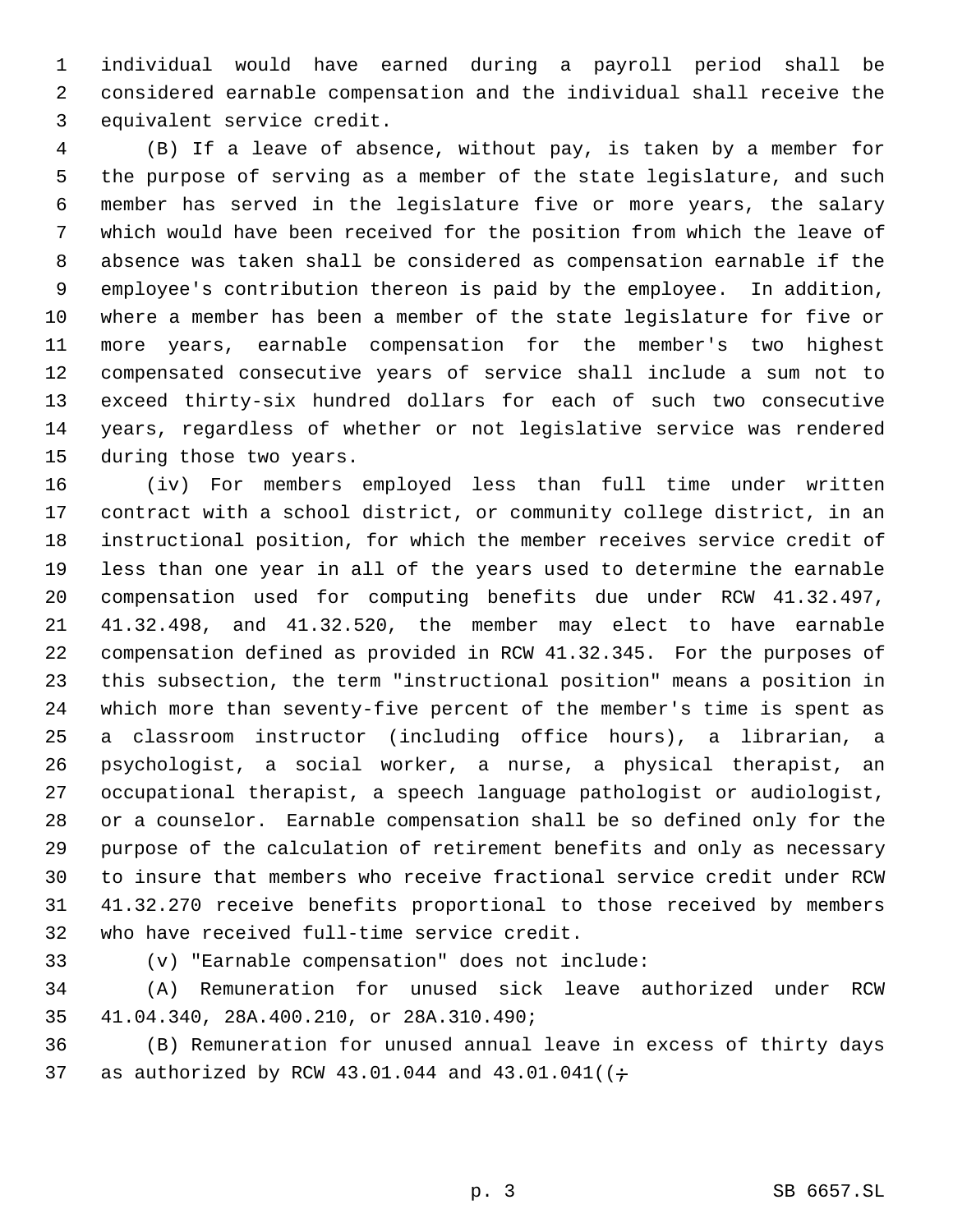- 
- 

 (C) Bonuses for certification from the national board for 2 professional teaching standards authorized under RCW 28A.405.415)).

 (b) "Earnable compensation" for plan 2 and plan 3 members, means salaries or wages earned by a member during a payroll period for personal services, including overtime payments, and shall include wages and salaries deferred under provisions established pursuant to sections 403(b), 414(h), and 457 of the United States Internal Revenue Code, but shall exclude lump sum payments for deferred annual sick leave, unused 9 accumulated vacation, unused accumulated annual leave, ((bonuses for certification from the national board for professional teaching 11 standards authorized under RCW 28A.405.415,)) or any form of severance pay.

 "Earnable compensation" for plan 2 and plan 3 members also includes the following actual or imputed payments which, except in the case of (b)(ii)(B) of this subsection, are not paid for personal services:

 (i) Retroactive payments to an individual by an employer on reinstatement of the employee in a position or payments by an employer to an individual in lieu of reinstatement in a position which are awarded or granted as the equivalent of the salary or wages which the individual would have earned during a payroll period shall be considered earnable compensation, to the extent provided above, and the individual shall receive the equivalent service credit.

 (ii) In any year in which a member serves in the legislature the member shall have the option of having such member's earnable compensation be the greater of:

 (A) The earnable compensation the member would have received had such member not served in the legislature; or

 (B) Such member's actual earnable compensation received for teaching and legislative service combined. Any additional contributions to the retirement system required because compensation earnable under (b)(ii)(A) of this subsection is greater than compensation earnable under (b)(ii)(B) of this subsection shall be paid by the member for both member and employer contributions.

 (11) "Employer" means the state of Washington, the school district, or any agency of the state of Washington by which the member is paid. (12) "Fiscal year" means a year which begins July 1st and ends June 30th of the following year.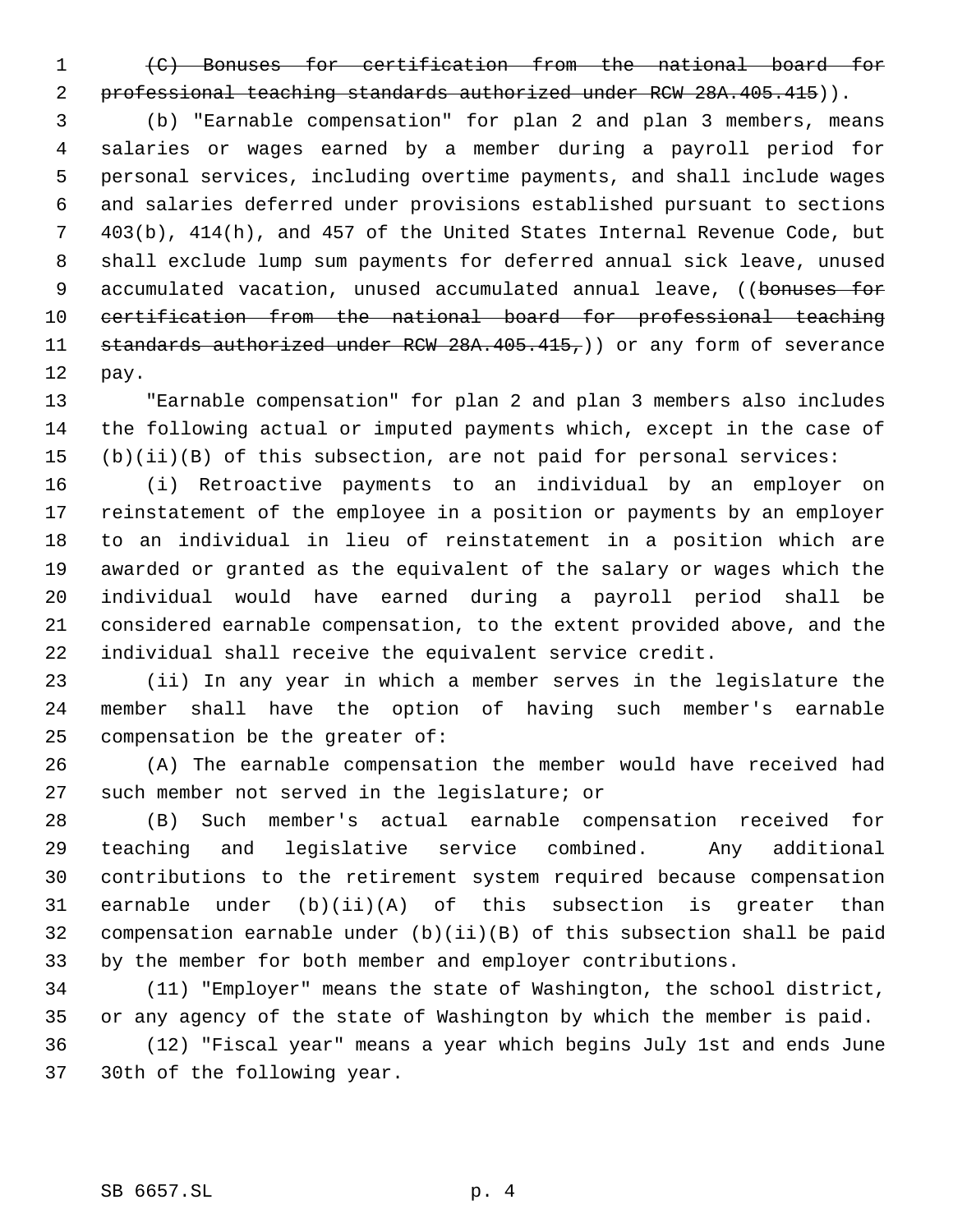(13) "Former state fund" means the state retirement fund in operation for teachers under chapter 187, Laws of 1923, as amended.

 (14) "Local fund" means any of the local retirement funds for teachers operated in any school district in accordance with the provisions of chapter 163, Laws of 1917 as amended.

 (15) "Member" means any teacher included in the membership of the retirement system who has not been removed from membership under RCW 41.32.878 or 41.32.768. Also, any other employee of the public schools who, on July 1, 1947, had not elected to be exempt from membership and who, prior to that date, had by an authorized payroll deduction, contributed to the member reserve.

 (16) "Membership service" means service rendered subsequent to the first day of eligibility of a person to membership in the retirement system: PROVIDED, That where a member is employed by two or more employers the individual shall receive no more than one service credit month during any calendar month in which multiple service is rendered. The provisions of this subsection shall apply only to plan 1 members.

 (17) "Pension" means the moneys payable per year during life from the pension reserve.

 (18) "Pension reserve" is a fund in which shall be accumulated an actuarial reserve adequate to meet present and future pension liabilities of the system and from which all pension obligations are to be paid.

 (19) "Prior service" means service rendered prior to the first date of eligibility to membership in the retirement system for which credit is allowable. The provisions of this subsection shall apply only to plan 1 members.

 (20) "Prior service contributions" means contributions made by a member to secure credit for prior service. The provisions of this subsection shall apply only to plan 1 members.

 (21) "Public school" means any institution or activity operated by the state of Washington or any instrumentality or political subdivision thereof employing teachers, except the University of Washington and Washington State University.

 (22) "Regular contributions" means the amounts required to be deducted from the compensation of a member and credited to the member's individual account in the member reserve. This subsection shall apply only to plan 1 members.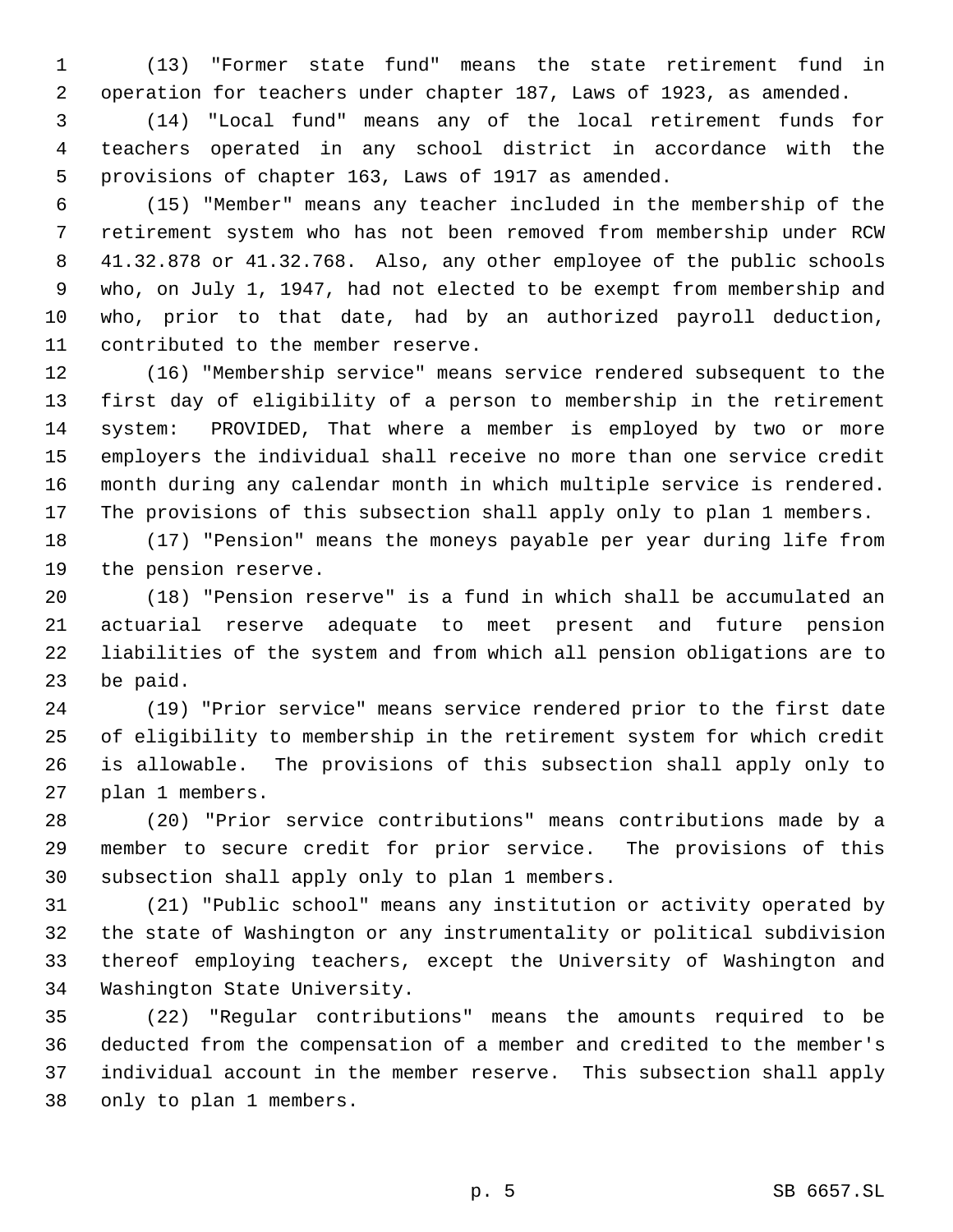(23) "Regular interest" means such rate as the director may determine.

 (24)(a) "Retirement allowance" for plan 1 members, means monthly payments based on the sum of annuity and pension, or any optional benefits payable in lieu thereof.

 (b) "Retirement allowance" for plan 2 and plan 3 members, means monthly payments to a retiree or beneficiary as provided in this chapter.

 (25) "Retirement system" means the Washington state teachers' retirement system.

 (26)(a) "Service" for plan 1 members means the time during which a member has been employed by an employer for compensation.

 (i) If a member is employed by two or more employers the individual shall receive no more than one service credit month during any calendar month in which multiple service is rendered.

 (ii) As authorized by RCW 28A.400.300, up to forty-five days of sick leave may be creditable as service solely for the purpose of determining eligibility to retire under RCW 41.32.470.

 (iii) As authorized in RCW 41.32.065, service earned in an out-of- state retirement system that covers teachers in public schools may be applied solely for the purpose of determining eligibility to retire under RCW 41.32.470.

 (b) "Service" for plan 2 and plan 3 members, means periods of employment by a member for one or more employers for which earnable compensation is earned subject to the following conditions:

 (i) A member employed in an eligible position or as a substitute shall receive one service credit month for each month of September through August of the following year if he or she earns earnable compensation for eight hundred ten or more hours during that period and is employed during nine of those months, except that a member may not receive credit for any period prior to the member's employment in an eligible position except as provided in RCW 41.32.812 and 41.50.132;

 (ii) If a member is employed either in an eligible position or as a substitute teacher for nine months of the twelve month period between September through August of the following year but earns earnable compensation for less than eight hundred ten hours but for at least six hundred thirty hours, he or she will receive one-half of a service credit month for each month of the twelve month period;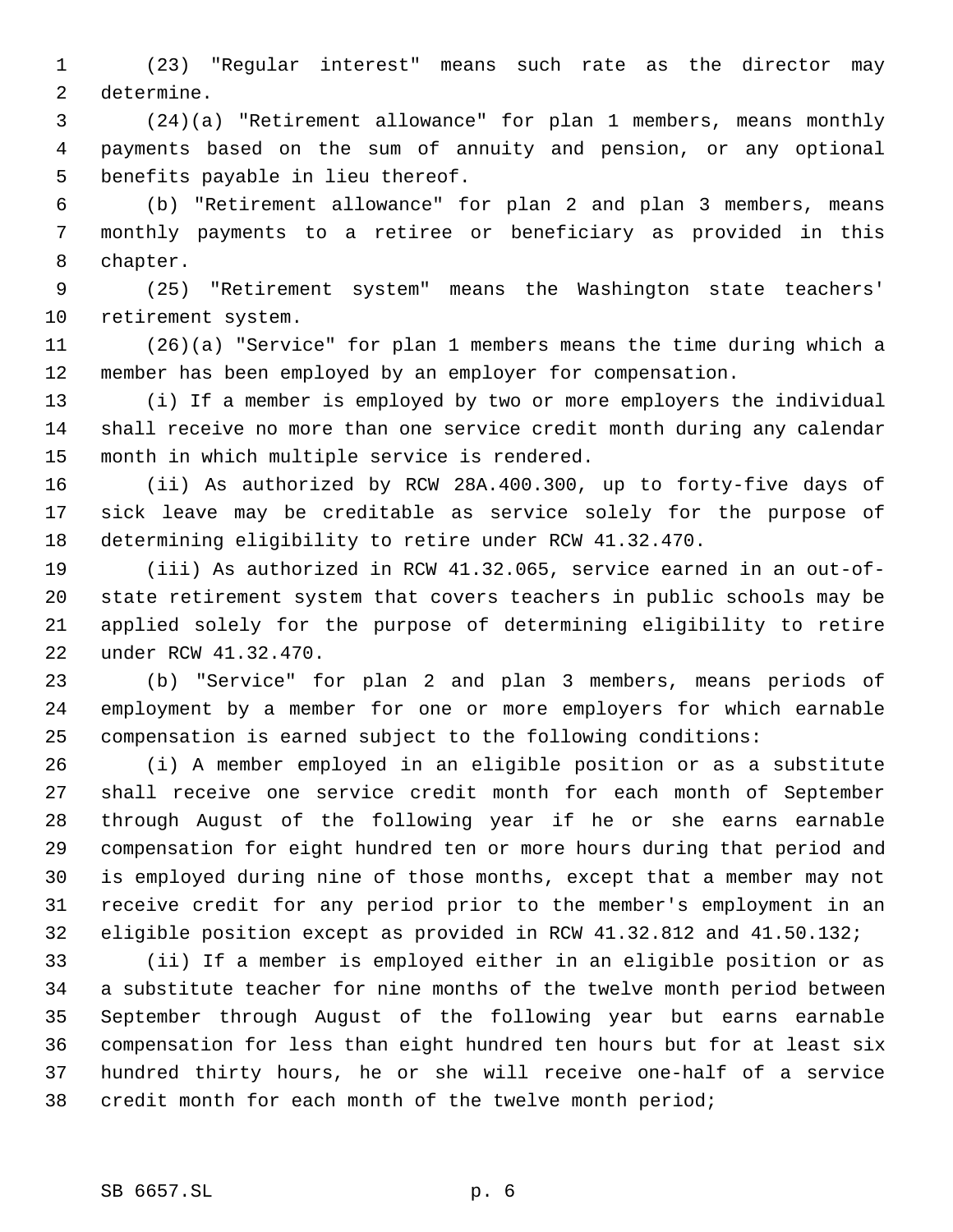(iii) All other members in an eligible position or as a substitute teacher shall receive service credit as follows:

 (A) A service credit month is earned in those calendar months where earnable compensation is earned for ninety or more hours;

 (B) A half-service credit month is earned in those calendar months where earnable compensation is earned for at least seventy hours but less than ninety hours; and

 (C) A quarter-service credit month is earned in those calendar months where earnable compensation is earned for less than seventy hours.

 (iv) Any person who is a member of the teachers' retirement system and who is elected or appointed to a state elective position may continue to be a member of the retirement system and continue to receive a service credit month for each of the months in a state elective position by making the required member contributions.

 (v) When an individual is employed by two or more employers the individual shall only receive one month's service credit during any calendar month in which multiple service for ninety or more hours is rendered.

 (vi) As authorized by RCW 28A.400.300, up to forty-five days of sick leave may be creditable as service solely for the purpose of determining eligibility to retire under RCW 41.32.470. For purposes of plan 2 and plan 3 "forty-five days" as used in RCW 28A.400.300 is equal to two service credit months. Use of less than forty-five days of sick leave is creditable as allowed under this subsection as follows:

(A) Less than eleven days equals one-quarter service credit month;

 (B) Eleven or more days but less than twenty-two days equals one-half service credit month;

(C) Twenty-two days equals one service credit month;

 (D) More than twenty-two days but less than thirty-three days equals one and one-quarter service credit month;

 (E) Thirty-three or more days but less than forty-five days equals one and one-half service credit month.

 (vii) As authorized in RCW 41.32.065, service earned in an out-of- state retirement system that covers teachers in public schools may be applied solely for the purpose of determining eligibility to retire under RCW 41.32.470.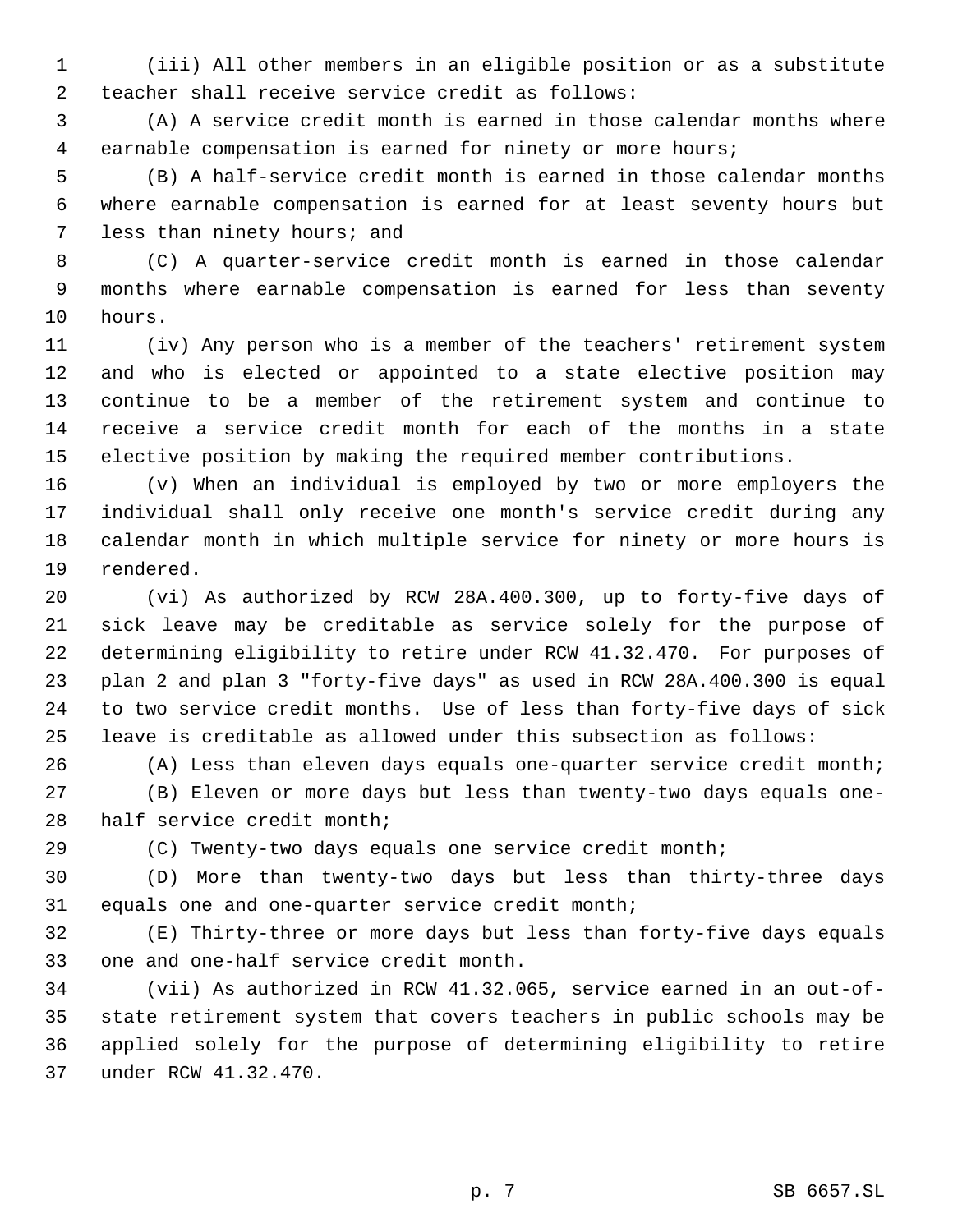(viii) The department shall adopt rules implementing this subsection.

 (27) "Service credit year" means an accumulation of months of service credit which is equal to one when divided by twelve.

 (28) "Service credit month" means a full service credit month or an accumulation of partial service credit months that are equal to one.

 (29) "Teacher" means any person qualified to teach who is engaged by a public school in an instructional, administrative, or supervisory capacity. The term includes state, educational service district, and school district superintendents and their assistants and all employees certificated by the superintendent of public instruction; and in addition thereto any full time school doctor who is employed by a public school and renders service of an instructional or educational nature.

 (30) "Average final compensation" for plan 2 and plan 3 members, means the member's average earnable compensation of the highest consecutive sixty service credit months prior to such member's retirement, termination, or death. Periods constituting authorized leaves of absence may not be used in the calculation of average final compensation except under RCW 41.32.810(2).

 (31) "Retiree" means any person who has begun accruing a retirement allowance or other benefit provided by this chapter resulting from service rendered to an employer while a member.

 (32) "Department" means the department of retirement systems created in chapter 41.50 RCW.

(33) "Director" means the director of the department.

 (34) "State elective position" means any position held by any person elected or appointed to statewide office or elected or appointed as a member of the legislature.

 (35) "State actuary" or "actuary" means the person appointed pursuant to RCW 44.44.010(2).

(36) "Substitute teacher" means:

 (a) A teacher who is hired by an employer to work as a temporary teacher, except for teachers who are annual contract employees of an employer and are guaranteed a minimum number of hours; or

 (b) Teachers who either (i) work in ineligible positions for more than one employer or (ii) work in an ineligible position or positions together with an eligible position.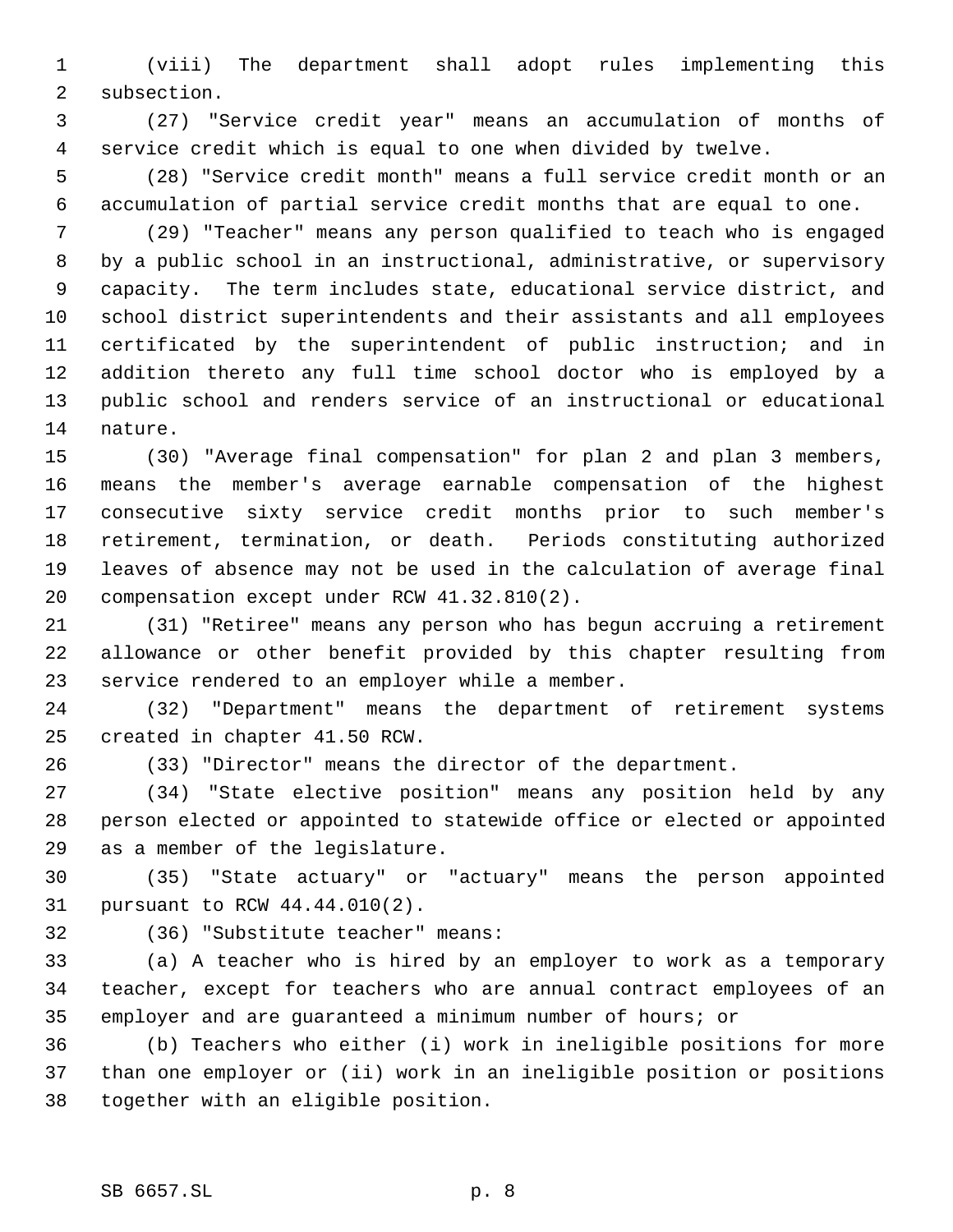(37)(a) "Eligible position" for plan 2 members from June 7, 1990, through September 1, 1991, means a position which normally requires two or more uninterrupted months of creditable service during September through August of the following year.

 (b) "Eligible position" for plan 2 and plan 3 on and after September 1, 1991, means a position that, as defined by the employer, normally requires five or more months of at least seventy hours of earnable compensation during September through August of the following year.

 (c) For purposes of this chapter an employer shall not define "position" in such a manner that an employee's monthly work for that employer is divided into more than one position.

 (d) The elected position of the superintendent of public instruction is an eligible position.

 (38) "Plan 1" means the teachers' retirement system, plan 1 providing the benefits and funding provisions covering persons who first became members of the system prior to October 1, 1977.

 (39) "Plan 2" means the teachers' retirement system, plan 2 providing the benefits and funding provisions covering persons who first became members of the system on and after October 1, 1977, and prior to July 1, 1996.

 (40) "Plan 3" means the teachers' retirement system, plan 3 providing the benefits and funding provisions covering persons who first become members of the system on and after July 1, 1996, or who transfer under RCW 41.32.817.

 (41) "Index" means, for any calendar year, that year's annual average consumer price index, Seattle, Washington area, for urban wage earners and clerical workers, all items compiled by the bureau of labor statistics, United States department of labor.

 (42) "Index A" means the index for the year prior to the determination of a postretirement adjustment.

(43) "Index B" means the index for the year prior to index A.

 (44) "Index year" means the earliest calendar year in which the index is more than sixty percent of index A.

 (45) "Adjustment ratio" means the value of index A divided by index B.

(46) "Annual increase" means, initially, fifty-nine cents per month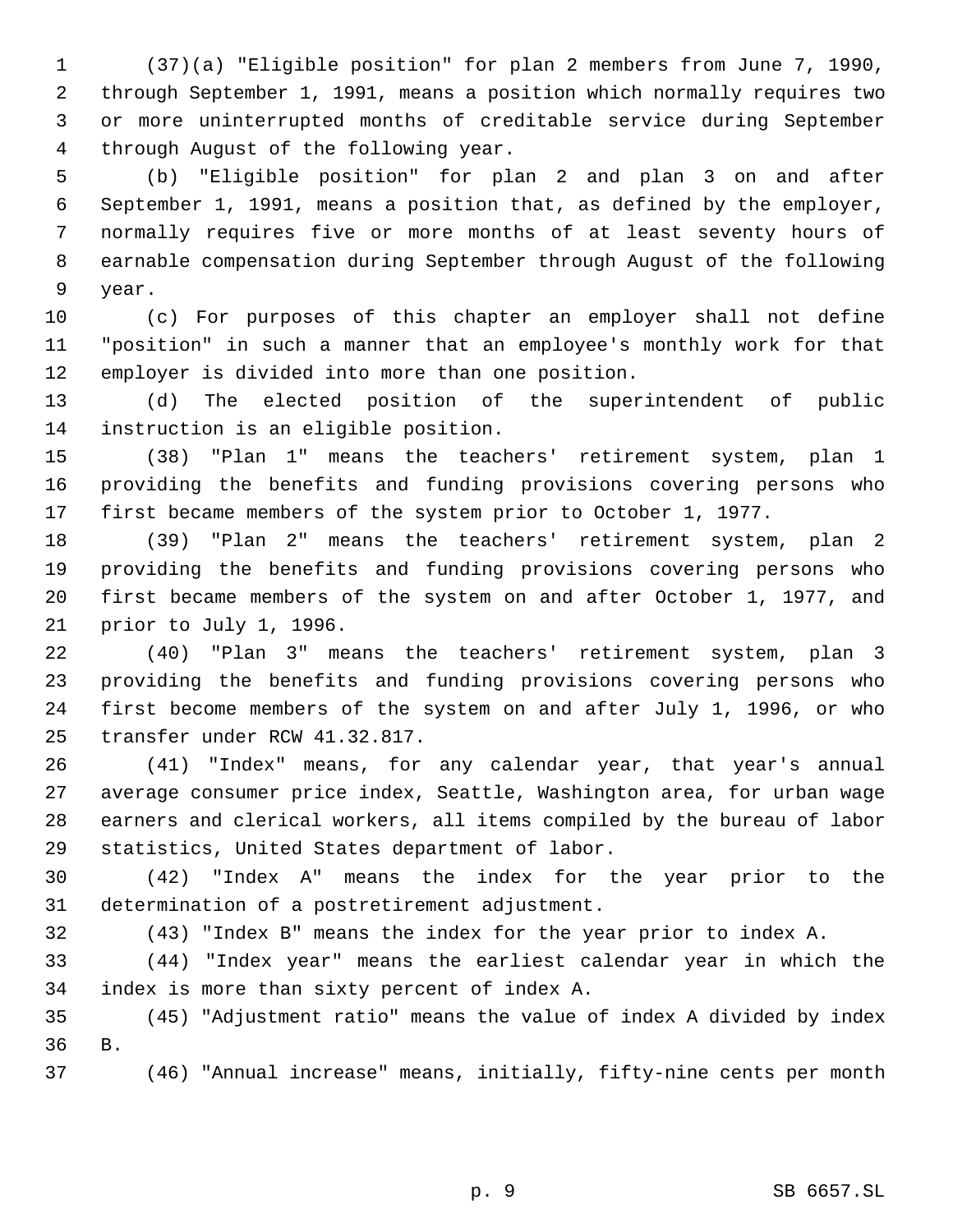per year of service which amount shall be increased each July 1st by three percent, rounded to the nearest cent.

 (47) "Member account" or "member's account" for purposes of plan 3 means the sum of the contributions and earnings on behalf of the member in the defined contribution portion of plan 3.

 (48) "Separation from service or employment" occurs when a person has terminated all employment with an employer. Separation from service or employment does not occur, and if claimed by an employer or employee may be a violation of RCW 41.32.055, when an employee and employer have a written or oral agreement to resume employment with the same employer following termination. Mere expressions or inquiries about postretirement employment by an employer or employee that do not constitute a commitment to reemploy the employee after retirement are not an agreement under this section.

 (49) "Employed" or "employee" means a person who is providing services for compensation to an employer, unless the person is free from the employer's direction and control over the performance of work. The department shall adopt rules and interpret this subsection consistent with common law.

 **Sec. 2.** RCW 28A.405.415 and 2007 c 398 s 2 are each amended to read as follows:

 (1) Certificated instructional staff who have attained certification from the national board for professional teaching standards shall receive a bonus each year in which they maintain the certification. The bonus shall be calculated as follows: The annual bonus shall be five thousand dollars in the 2007-08 school year. Thereafter, the annual bonus shall increase by inflation.

 (2) Certificated instructional staff who have attained certification from the national board for professional teaching standards shall be eligible for bonuses in addition to that provided by subsection (1) of this section if the individual is in an instructional assignment in a school in which at least seventy percent of the students qualify for the free and reduced-price lunch program.

 (3) The amount of the additional bonus under subsection (2) of this section for those meeting the qualifications of subsection (2) of this section is five thousand dollars.